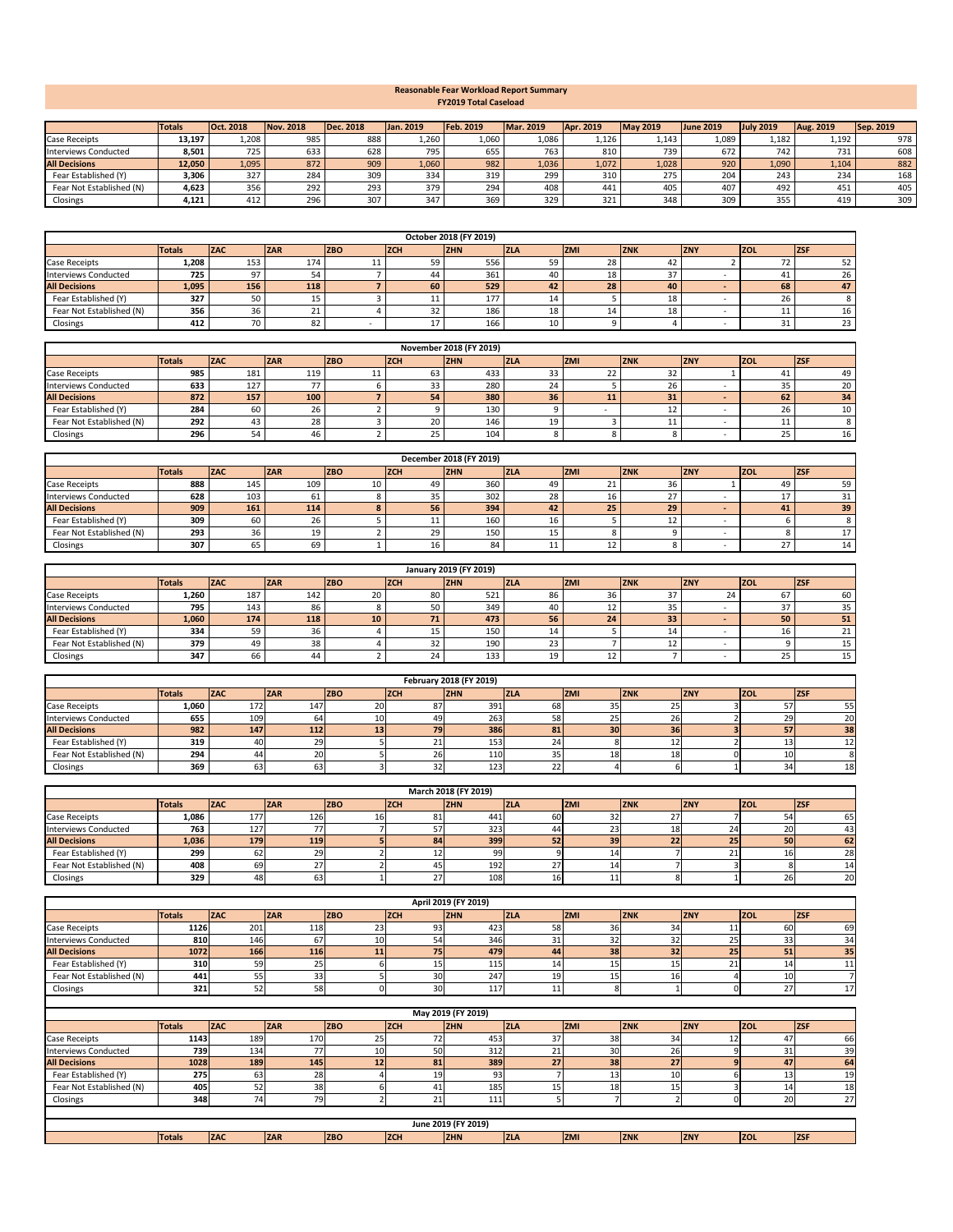| <b>Case Receipts</b>     | 1089 | 188 | 134        | ا ۱۵<br>ᅩᄀ | 79I       | 374         | 39              | 42 | 28 |    |     |
|--------------------------|------|-----|------------|------------|-----------|-------------|-----------------|----|----|----|-----|
| Interviews Conducted     | 672  | 139 |            |            |           | 249         | 22              | 30 |    | 28 | 23. |
| <b>All Decisions</b>     | 920  | 187 | <b>110</b> |            | <b>70</b> | 355         | <b>28</b>       | 33 |    | 44 | 44  |
| Fear Established (Y)     | 204  |     |            |            | וט∠       |             |                 |    |    |    |     |
| Fear Not Established (N) | 407  |     |            |            | 30        | 24.5<br>ᇫᆂᆂ |                 |    |    |    |     |
| Closings                 | 309  |     | OZ.        |            | 20        |             | 10 <sub>l</sub> | ∸  |    | 18 |     |

|                             |               |             |            |            |            | July 2019 (FY 2019) |            |            |            |            |             |                 |
|-----------------------------|---------------|-------------|------------|------------|------------|---------------------|------------|------------|------------|------------|-------------|-----------------|
|                             | <b>Totals</b> | <b>IZAC</b> | <b>ZAR</b> | <b>ZBO</b> | <b>ZCH</b> | <b>IZHN</b>         | <b>ZLA</b> | <b>ZMI</b> | <b>ZNK</b> | <b>ZNY</b> | <b>IZOL</b> | ZSI             |
| <b>Case Receipts</b>        | 1182          | 190         | 193        |            | כ ו        | 413                 |            | 35         | ככ         | 28         |             | 58              |
| <b>Interviews Conducted</b> | 742           | 105         |            |            |            | 341                 | 181        | 24         | 50         |            | 36          | 34              |
| <b>All Decisions</b>        | 1090          | <b>189</b>  | 156        |            | 72         | 427                 |            | 43         | 64         |            | 55          | 45              |
| Fear Established (Y)        | 243           |             |            |            |            | 881                 |            | ┸          | 28         |            |             | 17 <sup>1</sup> |
| Fear Not Established (N)    | 492           |             |            |            |            | 234                 | 191        |            | 26         |            |             | 17 <sup>1</sup> |
| Closings                    | 355           |             | 80         |            |            | 105                 |            | 14         | 10         |            | 25          | 11              |

|                             |               |            |            |                 |             | August 2019 (FY 2019) |            |                 |            |            |            |            |
|-----------------------------|---------------|------------|------------|-----------------|-------------|-----------------------|------------|-----------------|------------|------------|------------|------------|
|                             | <b>Totals</b> | <b>ZAC</b> | <b>ZAR</b> | <b>ZBO</b>      | <b>IZCH</b> | <b>ZHN</b>            | <b>ZLA</b> | <b>ZMI</b>      | <b>ZNK</b> | <b>ZNY</b> | <b>ZOL</b> | <b>ZSF</b> |
| <b>Case Receipts</b>        | 1192          | 149        | 165        | 59              |             | 446                   | 58         | 38              | 50         |            |            |            |
| <b>Interviews Conducted</b> | 731           | 120        | 95         |                 |             | 255                   |            | 29              | 48         |            | 32         | 47         |
| <b>All Decisions</b>        | 1104          | 203        | <b>165</b> | 18 <sup>1</sup> | 59          | 390                   | 351        | 33 <sup>1</sup> | 57         |            | 76         | 61         |
| Fear Established (Y)        | 234           |            |            |                 |             | bbl                   |            | ᆠ               | 23         |            | 16         | 221        |
| Fear Not Established (N)    | 451           | כס         |            |                 |             | 185                   |            | 16              |            |            | 18         | 18         |
| Closings                    | 419           | -91.       | 84         |                 | 20          | 139                   |            |                 |            |            | 42         | 21         |

|                          |               |                  |            |            |            | September 2019 (FY 2019) |             |            |            |            |             |                 |
|--------------------------|---------------|------------------|------------|------------|------------|--------------------------|-------------|------------|------------|------------|-------------|-----------------|
|                          | <b>Totals</b> | <b>IZAC</b>      | <b>ZAR</b> | <b>ZBO</b> | <b>ZCH</b> | <b>ZHN</b>               | <b>IZLA</b> | <b>ZMI</b> | <b>ZNK</b> | <b>ZNY</b> | <b>IZOL</b> | <b>ZSF</b>      |
| <b>Case Receipts</b>     | 978           | 123 <sub>1</sub> | 167        | 47         |            | 263                      |             | 42         | 40         |            |             | 57I             |
| Interviews Conducted     | 608           |                  | 88         |            |            | 214                      | <b>20</b>   | 24         | 33         |            | 33          | 24              |
| <b>All Decisions</b>     | 882           | 105              | <b>126</b> | <b>16</b>  | 70         | 324                      | 28          | 33         | 36         | 37         | 56          | 51              |
| Fear Established (Y)     | 168           |                  |            |            |            | 39.                      |             |            |            |            |             | 13              |
| Fear Not Established (N) | 405           |                  |            |            | 43         | 160                      |             |            | 19         | 16         | 22          | 12 <sub>l</sub> |
| Closings                 | 309           |                  |            |            | 16I        | 125                      |             | ᆂᆂ         |            |            | 23          | <b>26</b>       |